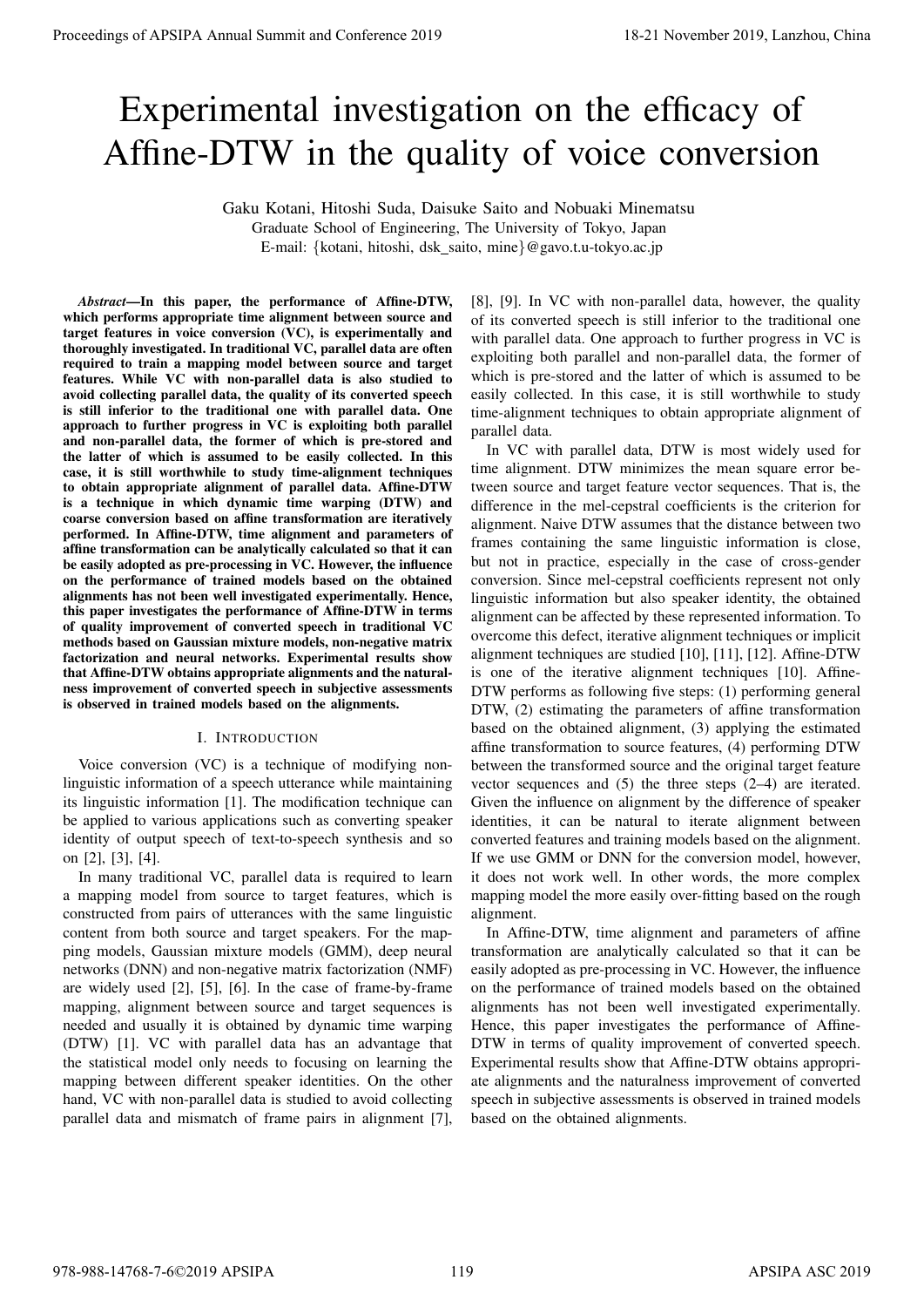# II. RELATED WORKS

In traditional VC with parallel data, time alignment between source and target utterances is needed. One of the major techniques for time alignment is DTW which obtains frameby-frame time-alignment between them by dynamic programming [1]. DTW assumes that the distance between two feature vectors containing the same linguistic information is close, even if they are derived from different speakers. The assumption, however, is not in practice so that some approaches have been proposed to overcome the issue. One approach is to avoid utilizing parallel data, i.e. VC with non-parallel data. In non-parallel VC without additional transcribed data, iterative adaptation or representation learning are studied [7], [9]. They are technically important but the quality of their converted speech is still inferior to VC with parallel data. With additional transcribed data, phonetic posteriorgrams obtained from a recognizer are often used as speaker-independent representation of features [13], [12]. Another approach is not to align frame by frame externally, i.e. sequence-to-sequence modeling [11], [14]. This approach can avoid frame mismatch but requires complex procedure of training models or much training data. DTW is superior to the above methods in its easy implementation and computation, and obtaining appropriate time alignment is important to exploit parallel data efficiently. To obtain appropriate alignment by DTW, Affine-DTW has been proposed, which iterates DTW and coarse conversion based on affine transformation between source and target features [10]. In the next section, we explain Affine-DTW in detail. Proceedings of APSIPA Annual Summit and Conference 2019<br>
The fit of the state of the state of the state of the state of the state of the state of the state of the state of the state of the state of the state of the state

#### III. AFFINE-DTW

Affine-DTW assumes that the conversion between source and target mel-cepstrum coefficients can be coarsely represented as global affine transformation. The coarse conversion modeling has an affinity with the fact that the difference in vocal tract length is represented as linear transformation in cepstral space [15]. In addition, parameters of affine transformation are analytically calculated so that it is convenient as pre-processing of VC. Affine-DTW performs as following five steps: (1) performing general DTW, (2) estimating the parameters of affine transformation based on the obtained alignment, (3) applying the estimated affine transformation to source features, (4) performing DTW between the transformed source and the original target feature vector sequences and (5) the three steps (2–4) are iterated. A sequence of feature vectors from an utterance of a source speaker is defined as  $X = [x_1, ..., x_M]$ , while  $Y = [y_1, ..., y_N]$  represents that from an utterance of a target speaker. In naive DTW, a warping path  $W = w_1, ..., w_K$  aligns between source and target feature vectors. That is,  $W$  is a sequence of grid points, where  $w_k$ corresponds to a point (*m, n*), the *m* and *n* of which indicate frame indices in source and target sequences, respectively. The distance between two frames from source and target sequences is represented as  $\delta(m, n) = \delta(w_k)$ , and then the warping path

obtained by naive DTW is shown as follows

$$
\hat{\mathbf{W}} = \operatorname*{argmin}_{\mathbf{W}} \sum_{k=1}^{K} \delta(\mathbf{w}_k).
$$
 (1)

Note that the constraints of transition of grid points and the weights of local path are applied.

In Affine-DTW, parameters of affine transformation  $\theta$  = *{A, b}* are introduced and the distance is represented as follows

$$
\delta_{\boldsymbol{\theta}}(m,n) = (\boldsymbol{y}_n - (\boldsymbol{A}\boldsymbol{x}_m + \boldsymbol{b}))^2, \qquad (2)
$$

In the step of coarse conversion of Affine-DTW, the parameters are calculated based on the criterion of minimization of the mel-cepstrum distortion between source and target sequences, which is shown as follow

$$
\hat{\boldsymbol{\theta}} = \underset{\boldsymbol{\theta}}{\operatorname{argmin}} \frac{1}{K} \sum_{k=1}^{K} \delta_{\boldsymbol{\theta}} \left( \boldsymbol{w}_{k} \right). \tag{3}
$$

Note that the estimation of the parameters is not performed from an utterance but the whole training data set. In the step of DTW, except for consideration of weights of local paths, DTW minimizes almost the same distortion, which is shown as follows

$$
\hat{\mathbf{W}} = \operatorname*{argmin}_{\mathbf{W}} \sum_{k=1}^{K} \delta_{\theta} \left( \mathbf{w}_{k} \right). \tag{4}
$$

This is, the distortion between source and target sequences is expected to decrease along with the number of iterations in Affine-DTW. In this paper, we confirm experimentally that it decreases and converges and Affine-DTW improves the quality of VC based on GMM, NMF and DNN.

#### IV. EXPERIMENTAL EVALUATIONS

### *A. Experimental conditions*

To evaluate the performance of Affine-DTW, subjective evaluations were carried out. We compared the quality of converted speech of each trained model based on an alignment which was obtained by *i*-th iteration of Affine-DTW  $(i = 0, 1, \ldots, 10)$ . For the comparison, preference tests about naturalness and speaker identity of converted speech were conducted, in which converted speech of two trained models based on each alignment obtained from *i*-th and *j*-th iterations of Affine-DTW were compared, e.g. 0-th (non-affine) vs. 1-st iterations or 2-nd vs. 4-th iterations.

For mapping models, three models were adopted, which were GMM, DNN and NMF. For GMM-based VC, a joint density GMM with cross-diagonal covariance was used [2]. The number of mixtures was 512 and training of GMM was performed until convergence of its likelihood. For DNN-based VC, feed-forward NN was used [5]. The number of hidden layers was 4, and each of them had 1024 units. The activation function of hidden and output layers were LeakyReLU and identity mapping, respectively. As an optimization method of feed-forward NN, AMSGrad with a learning rate of 0*.*01 was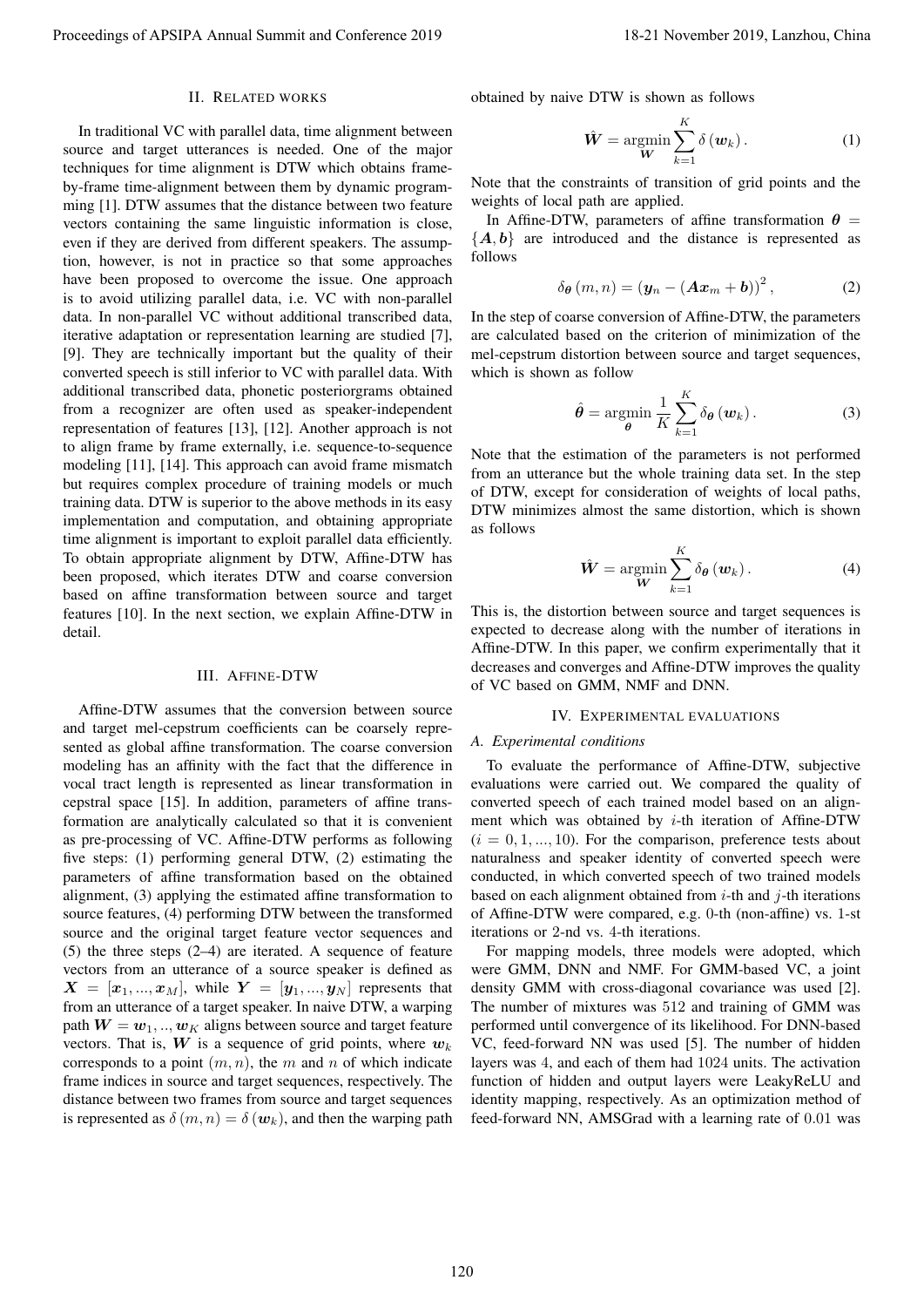used [16]. The training epochs were repeated 3 times, and the batch size is 512 in each epoch. In both GMM-based and DNN-based VC, input and output features were mel-cepstrum coefficients from the 1-st to 39-th and dynamic features were exploited. For the the generation of the static features, the Maximum Likelihood Parameter Generation (MLPG) algorithm was used [17]. In NMF-based VC, the conversion is implemented in spectral space, i.e. NMF is trained to map between source and target spectral sequences based on time alignment in cepstral space [18]. The size of bases was 200 and parameters of NMF was iteratively updated until convergence. As spectral features, spectra from the 1-st to 512-th bins were used. In addition, fundamental frequency was converted based on global linear transformation in all the cases.

The ATR Japanese speech dataset B-set were used as two source and target pairs, which were male-to-male and maleto-female pairs (MHT to MMY and MHT to FKS) [19]. From the dataset, subset I and J of phoneme-balanced sentences were used for validation and testing, respectively. For training, subset A and B were used. Each subset had about 50 sentences. Speech signals were sampled at 20 kHz. Feature vectors were extracted with a 1-ms shift and the feature vector consisted of spectra of 513 bins or the 0-th through 39-th mel-cepstrums, which were derived from WORLD analysis [20] (D4C edition [21]). In Affine-DTW, parameters of affine transformation were analytically calculated only with training set.

In the preference tests, the numbers of subjects were 24– 27 for each test. For each naturalness evaluation, AB test was conducted in which 20 or 30 pairs of two converted speech were suggested and each subject chose one which sounded more natural speech. For each speaker identity evaluation, in a similar manner to naturalness one, ABX test was conducted. In the test, two converted speech and reference speech were suggested and each subject chose converted one which sounded more similar to the reference one in terms of speaker identity.

#### *B. Experimental results*

The results show that Affine-DTW obtains appropriate alignments and the naturalness improvement of converted speech is observed in trained models based on the alignments. Fig. 1 shows mel-cepstrum distortion (MCD) between converted features from source ones based on affine transformation and original target ones, along with the number of iterations of Affine-DTW. In the figure, MCD is getting to convergence along with the number of iterations. The alignments which are obtained by each iteration of Affine-DTW are shown in Fig. 2. In both male-to-male (M2M) and male-to-female (M2F) cases, alignments obtained by 0-th and 1-st iterations of Affine DTW are obviously different but ones obtained by *i*-th and *j*-th  $(i, j > 1)$  are not so different. From this result, it may be said that 1-st iteration of Affine-DTW is sufficient, but it is not in subjective evaluations. The results of subjective evaluations are shown in Fig. 3. In GMMbased VC, alignment obtained by 1-st iteration of Affine-DTW (Affine-1) is superior to one obtained by naive DTW (the 0 th iteration of Affine-DTW) in both M2M and M2F cases.



Fig. 1. Mel-cepstrum distortion (MCD) between converted features from source ones based on affine transformation and original target ones, along with the number of iterations of Affine-DTW. In both male-to-male (M2M) and male-to-female (M2F) cases, the convergence of MCD along with the number of iterations is observed.

Although Affine-*i* and Affine-*j*  $(i, j > 1)$  are comparable in both cases, in the comparison between Affine-1 and Affine-10, in case of M2F Affine-10 has naturalness improvement and they are comparable in the other case. The result can indicate that Affine-DTW improves the quality of GMM-based VC until the convergence of its alignment.

The other results, in cases of NMF-based and DNN-based VC, also show almost the same but there is some room for discussion. In case of M2M-NMF, the result is interesting because Affine-2 is inferior to Affine-1 while Affine-1 is superior to naive DTW, it is not in GMM-based VC. The reason is probably the qualitative difference between the two methods. NMF-based VC is briefly regarded as the replacement of spectral bases based on alignment. In other words, it can be said that NMF-based VC is sensitive to the difference of alignments. In the process of iteration of Affine-DTW, each updated alignment may not be always more appropriate than previous one, and the alignment in the middle of the process to the convergence can affect the performance of NMF. The result of M2M-DNN is also interesting. In the result, Affine-1 and naive DTW are comparable while in the other cases Affine-1 is superior to naive DTW. Additionally, in the case of M2M-DNN Affine-10 is superior to Affine-0, while in the other methods the number of iteration does not effect on the results of M2M. One reason for this incomprehensible result can be the problem of tuning hyper-parameters of DNN. In our experiments, the hyper-parameters of DNN and random seed of its implementation are fixed. The difference of alignments, however, change the size of training dataset so that the training procedure is different among each trained DNN. In addition, the optimal number of iterations of Affine-DTW can depend on mapping models because the coarse conversion in Affine-DTW is regarded as GMM-based VC Proceeding of APSIPA Annual Summit and B has end<br>
and B had the the summer of APSIPA Annual Summit and Conference 2019. The summit and conference 2019, and the summit and Conference 2019, and the summit and Conference 201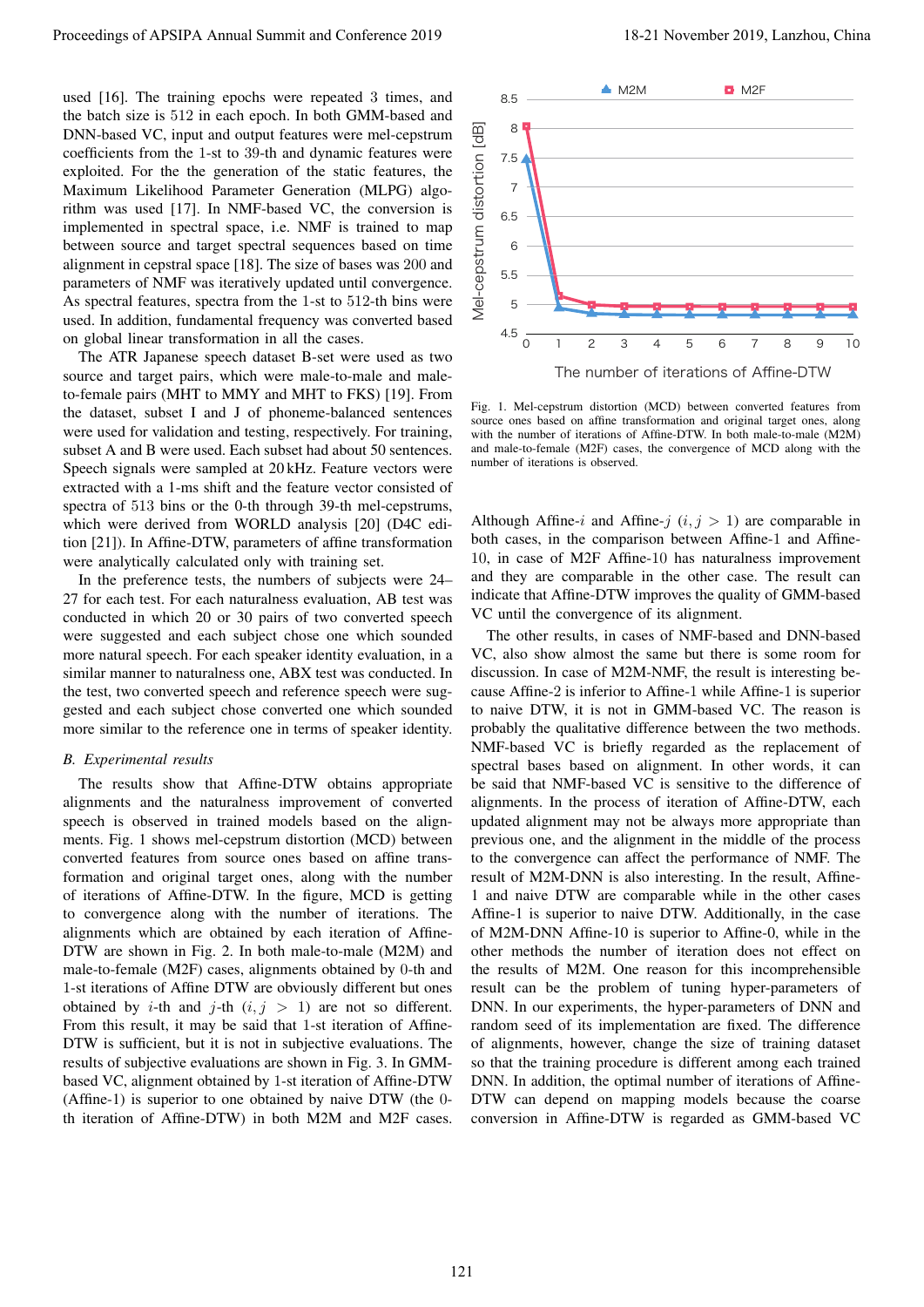

Fig. 2. Visualizations of examples of time alignments obtained by naive DTW and Affine-DTW. The left figure depicts time alignments between utterances of male and male, the other depicts that of male and female. In both figures, the difference of non-affine alignment and the other alignments obtained by Affine-DTW is clearly shown, while the differences among ones by Affine-DTW are small. Although the differences can not be confirmed in the figures, the alignments are changed along with the number of iterations of Affine-DTW.



Fig. 3. Results of subjective evaluations on naturalness of converted speech of GMM-based, NMF-based and DNN-based VC, which are trained with the alignments obtained by Affine-DTW of each number of iterations. Note that only in M2M-DNN Affine-1 was comparable to None-Affine so the comparison between Affine-10 and None-Affine was performed.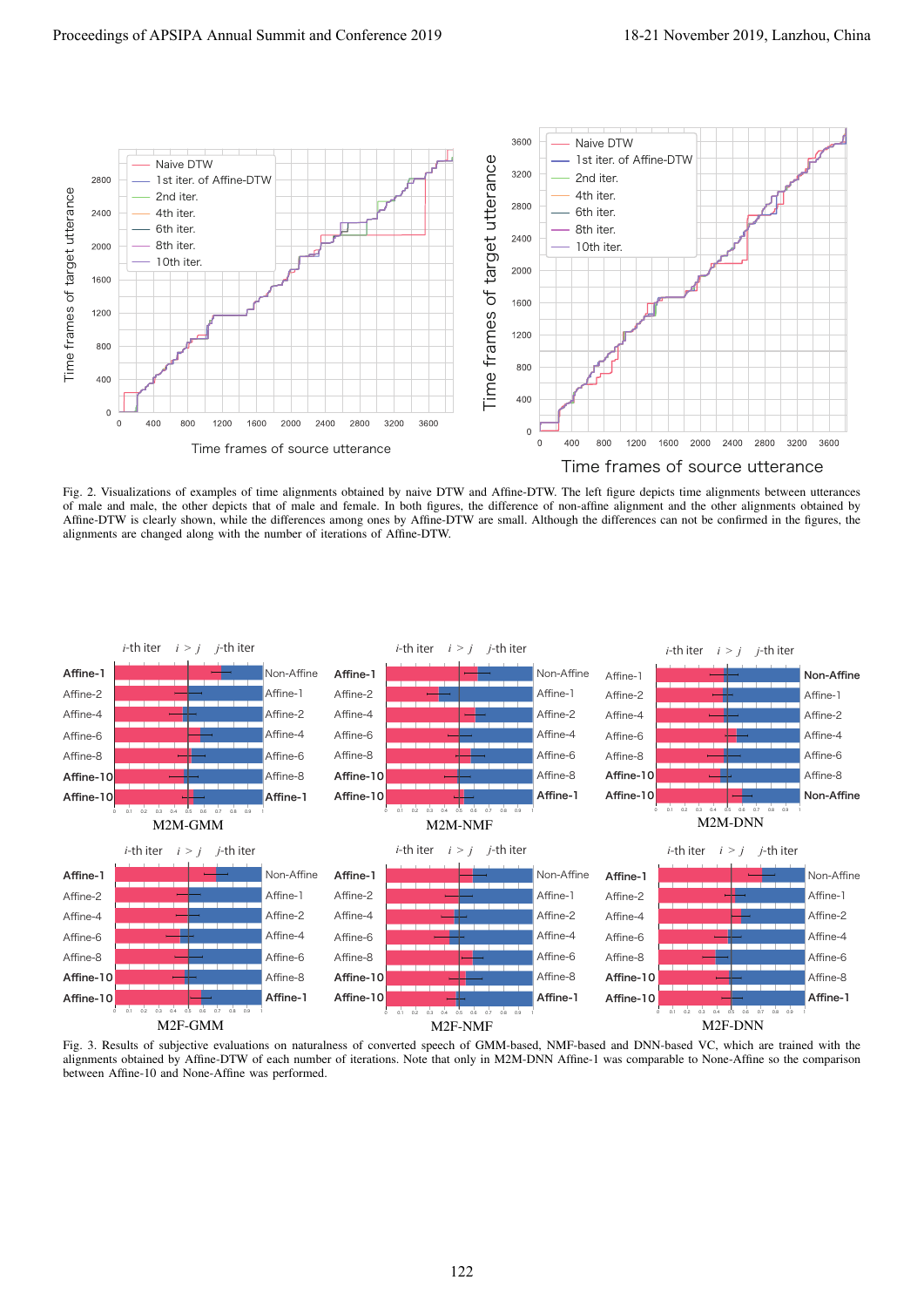

Fig. 4. Results of subjective evaluations on speaker identity of converted speech of GMM-based, NMF-based and DNN-based VC, which are trained with the alignments obtained by Affine-DTW of each number of iterations.

which has a single component of Gaussian. In other words, the assumption that the conversion between source and target melcepstrum coefficients can be coarsely represented as global affine transformation is advantageous for GMM-based VC.

In summary, Affine-DTW improves the quality of VC based on GMM, NMF and DNN with parallel data, while the optimal number of its iterations depends on pairs of source and target speakers and possibly mapping models, but the distortion between converted from source and original target features in Affine-DTW decreases along with the number of iterations.

## V. CONCLUSIONS

This paper has experimentally investigated the performance of Affine-DTW which is a technique to obtain appropriate time alignment, in the quality of voice conversion with parallel data. Affine-DTW iterates DTW and coarse conversion based on affine transformation. In our experiments, the performance of Affine-DTW has been investigated in subjective evaluations with traditional GMM-based, NMF-based and DNN-based methods. The results have shown that Affine-DTW improves the quality of VC, while the optimal number of its iterations depends on pairs of source and target speakers and possibly mapping models. Affine-DTW is a simple pre-processing of VC so that it can be easily adopted in many VC methods with parallel data. One of our future works is to obtain more appropriate time alignment, e.g. by utilizing more complex conversion model in the conversion step of Affine-DTW. In this case, we must care about the relevance of over-fitting of conversion models and appropriateness of alignment. Finally, we claim that in the comparison between methods with parallel and non-parallel data, we should be careful not to neglect the

minimum effort to obtain appropriate alignment.

## ACKNOWLEDGMENT

This research and development work was supported by the MIC/SCOPE #182103104.

#### **REFERENCES**

- [1] M. Abe, S. Nakamura, K. Shikano, and H. Kuwabara, "Voice conversion through vector quantization," in *Proceedings of International Conference on Acoustics, Speech, and Signal Processing*, 1988, pp. 655–658.
- [2] A. Kain and M. W. Macon, "Spectral voice conversion for text-to-speech synthesis," in *Proceedings of International Conference on Acoustics, Speech and Signal Processing*, 1998, pp. 285–288.
- [3] H. Kawanami, Y. Iwami, T. Toda, H. Hiroshi, and K. Shikano, "GMMbased voice conversion applied to emotional speech synthesis," in *Proceedings of European Conference on Speech Communication and Technology*, 2003, pp. 1–4.
- [4] B. L. Pellom and J. H. Hansen, "An experimental study of speaker verification sensitivity to computer voice-altered imposters," in *Proceedings of International Conference on Acoustics, Speech and Signal Processing*, 1999, pp. 837–840.
- [5] S. Desai, E. V. Raghavendra, B. Yegnanarayana, A. W. Black, and K. Prahallad, "Voice conversion using artificial neural networks," in *Proceedings of International Conference on Acoustics, Speech and Signal Processing*, 2009, pp. 3893–3896.
- [6] Z. Wu, T. Virtanen, T. Kinnunen, E. S. Chng, and H. Li, "Exemplarbased voice conversion using non-negative spectrogram deconvolution," in *Proceedings of ISCA Workshop on Speech Synthesis*, 2013, pp. 201– 206.
- [7] D. Erro, A. Moreno, and A. Bonafonte, "INCA algorithm for training voice conversion systems from nonparallel corpora," *IEEE Transactions on Audio, Speech, and Language Processing*, vol. 18, no. 5, pp. 944– 953, 2010.
- [8] T. Nakashika, T. Takiguchi, and Y. Minami, "Non-parallel training in voice conversion using an adaptive restricted boltzmann machine," *IEEE/ACM Transactions on Audio, Speech, and Language Processing*, vol. 24, no. 11, pp. 2032–2045, 2016.